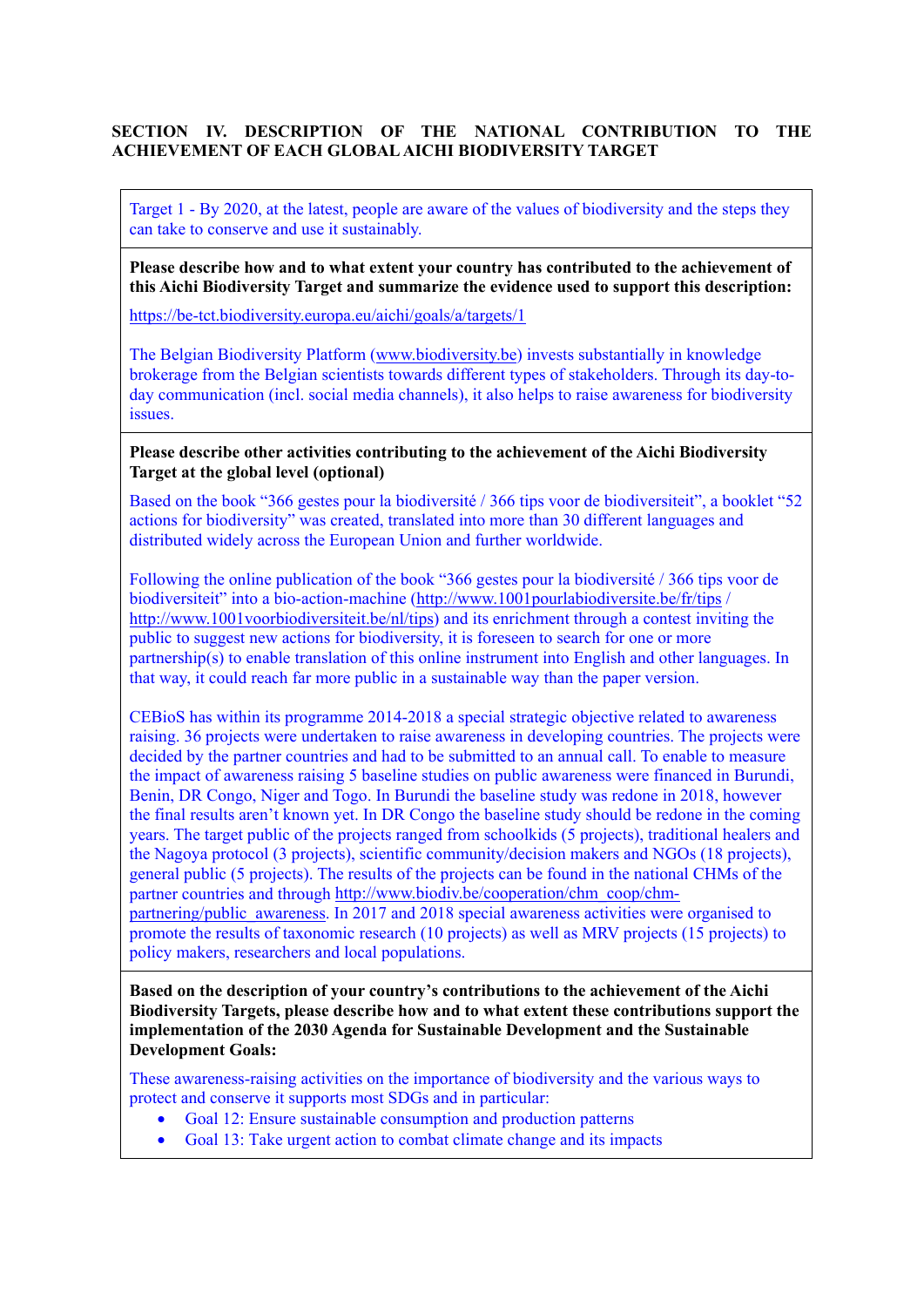- Goal 14: Conserve and sustainably use the oceans, seas and marine resources for sustainable development
- Goal 15: Protect, restore and promote sustainable use of terrestrial ecosystems, sustainably manage forests, combat desertification, and halt and reverse land degradation and halt biodiversity loss

Target 2 - By 2020, at the latest, biodiversity values have been integrated into national and local development and poverty reduction strategies and planning processes and are being incorporated into national accounting, as appropriate, and reporting systems.

**Please describe how and to what extent your country has contributed to the achievement of this Aichi Biodiversity Target and summarize the evidence used to support this description:**

<https://be-tct.biodiversity.europa.eu/aichi/goals/a/targets/2>

The Belgian Biodiversity Platform hosts the IPBES National Focal Point which regularly organizes events and discussion sessions to promote uptake and use of IPBES products (incl. translation into concrete actions at national and sub-national level).

#### **Please describe other activities contributing to the achievement of the Aichi Biodiversity Target at the global level (optional)**

CEBioS, as a member of the expert team of the UNEP-WCMC CONNECT project, contributes its expertise, acquired via its Measurement, Reporting and Verification projects for biological indicators, to ensure biodiversity is taken into account in decision making across government sectors by improving development decision makers' access to and use of biodiversity information and embedding biodiversity information within national development decision making processes. More information on [https://www.connectbiodiversity.com.](https://www.connectbiodiversity.com/)

Target 3 - By 2020, at the latest, incentives, including subsidies, harmful to biodiversity are eliminated, phased out or reformed in order to minimize or avoid negative impacts, and positive incentives for the conservation and sustainable use of biodiversity are developed and applied, consistent and in harmony with the Convention and other relevant international obligations, taking into account national socio-economic conditions.

**Please describe how and to what extent your country has contributed to the achievement of this Aichi Biodiversity Target and summarize the evidence used to support this description:**

<https://be-tct.biodiversity.europa.eu/aichi/goals/a/targets/3>

Target 4 - By 2020, at the latest, Governments, business and stakeholders at all levels have taken steps to achieve or have implemented plans for sustainable production and consumption and have kept the impacts of use of natural resources well within safe ecological limits.

**Please describe how and to what extent your country has contributed to the achievement of this Aichi Biodiversity Target and summarize the evidence used to support this description:**

<https://be-tct.biodiversity.europa.eu/aichi/goals/a/targets/4>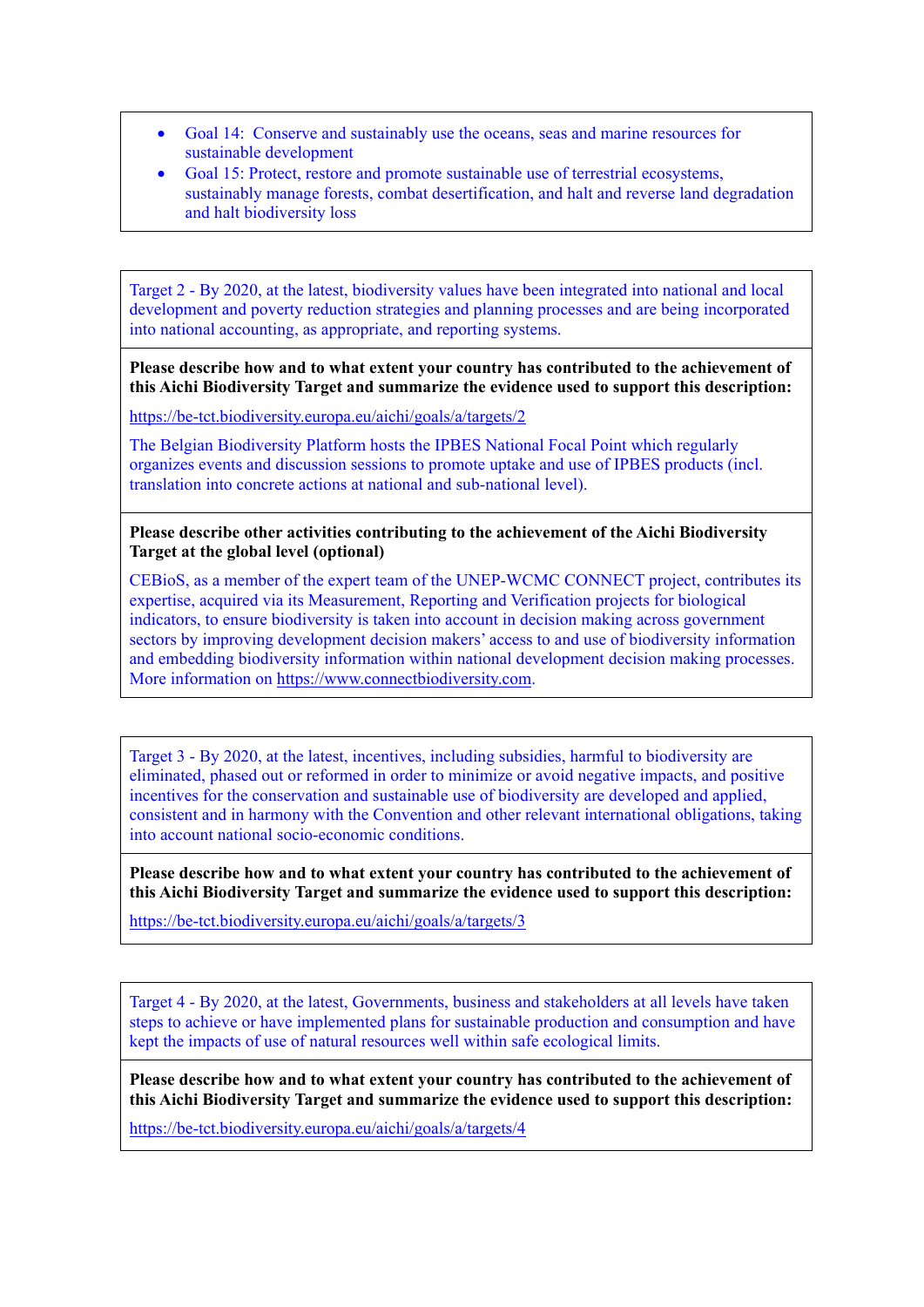Target 5 - By 2020, the rate of loss of all natural habitats, including forests, is at least halved and where feasible brought close to zero, and degradation and fragmentation is significantly reduced.

**Please describe how and to what extent your country has contributed to the achievement of this Aichi Biodiversity Target and summarize the evidence used to support this description:**

<https://be-tct.biodiversity.europa.eu/aichi/goals/b/targets/5>

**Please describe other activities contributing to the achievement of the Aichi Biodiversity Target at the global level (optional)**

In the DR Congo, CEBioS supports, among others, the activities of the Centre de Surveillance de la Biodiversité in Kisangani, which is working with local populations to stop degradation and fragmentation of forests in valuable areas which are not yet or only partially protected. CEBioS is working closely with Institut Congolais de la Conservation de la Nature to monitor habitats in the National Parks in the DR Congo. Through its 26 Measurement, Reporting and Verification projects (2014-2018) (12 in DR Congo, 3 in Uganda, 2 in Benin, Rwanda and Tanzania and 1 in Burundi, Morocco, Kenya, Ghana and Palestine), CEBioS contributes to the development of biodiversity indicators for natural habitats and their possible degradation. It has used 15 of those projects as a starting point of awareness raising actions with local populations, decision makers and scientists (1 in Burundi, 2 in Benin, 13 in DR Congo).

Target 6 - By 2020 all fish and invertebrate stocks and aquatic plants are managed and harvested sustainably, legally and applying ecosystem based approaches, so that overfishing is avoided, recovery plans and measures are in place for all depleted species, fisheries have no significant adverse impacts on threatened species and vulnerable ecosystems and the impacts of fisheries on stocks, species and ecosystems are within safe ecological limits.

**Please describe how and to what extent your country has contributed to the achievement of this Aichi Biodiversity Target and summarize the evidence used to support this description:**

<https://be-tct.biodiversity.europa.eu/aichi/goals/b/targets/6>

**Please describe other activities contributing to the achievement of the Aichi Biodiversity Target at the global level (optional)**

CEBioS and VLIR-UOS have assisted Burundi, DR Congo and Vietnam in specific ecosystems through applied research to better understand the life-cycle of the fishes, take an inventory of the spawning grounds, identify parasites that effect the health of the fish stocks. Studies have also been undertaken to identify with fishermen in DR Congo on the decline of harvest, the reasons behind this decline and actions to develop to ensure sustainable fisheries, even to the extend as to change local legislation.

The Africa Museum has continued the work on FISHbase to better understand the biodiversity of fishes.

Target 7 - By 2020 areas under agriculture, aquaculture and forestry are managed sustainably, ensuring conservation of biodiversity.

**Please describe how and to what extent your country has contributed to the achievement of this Aichi Biodiversity Target and summarize the evidence used to support this description:**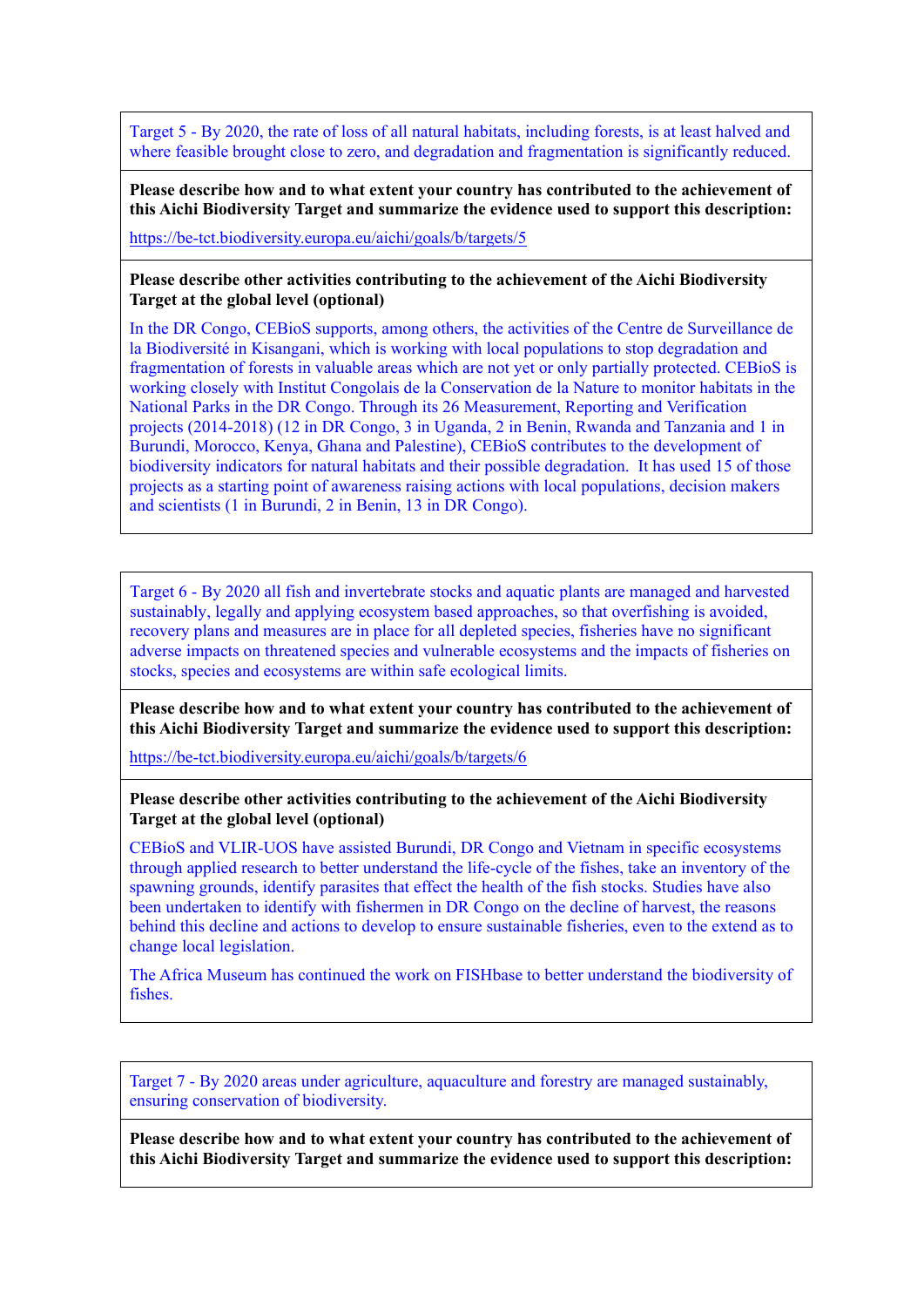<https://be-tct.biodiversity.europa.eu/aichi/goals/b/targets/7>

**Please describe other activities contributing to the achievement of the Aichi Biodiversity Target at the global level (optional)**

CEBioS has worked together with partner countries towards this goal. Projects ranged from sustainable mushroom harvesting, management of invasive species, pollinators management, charcoal production, bush meat, and the creation of awareness about these ecosystem services.

Target 8 - By 2020, pollution, including from excess nutrients, has been brought to levels that are not detrimental to ecosystem function and biodiversity.

**Please describe how and to what extent your country has contributed to the achievement of this Aichi Biodiversity Target and summarize the evidence used to support this description:**

<https://be-tct.biodiversity.europa.eu/aichi/goals/b/targets/8>

Target 9 - By 2020, invasive alien species and pathways are identified and prioritized, priority species are controlled or eradicated, and measures are in place to manage pathways to prevent their introduction and establishment.

**Please describe how and to what extent your country has contributed to the achievement of this Aichi Biodiversity Target and summarize the evidence used to support this description:**

<https://be-tct.biodiversity.europa.eu/aichi/goals/b/targets/9>

The threat caused by IAS to biodiversity in Belgium is addressed in the NBS via operational objective 3.7 but also via other operational objectives (2.3, 5.7, 7, 8.3) dealing with internal and external trade and whose implementation is guided by ten principles, including the precautionary approach and the polluter pays principle (see part III of the NBS).

This target is in line with article 8h of the CBD (1992) supplemented by Aichi Target 9 (2010) as well as with the EU Biodiversity Strategy Target 5 (2011). At international level, the CBD has developed guiding principles in order to help Parties to prevent the introduction of IAS, to detect early new introduced IAS and to undertake mitigation measures for established IAS (CBD Decision VI/23).

In order to establish rules to prevent, minimise and mitigate the adverse effects of invasive alien species (IAS), the EU Regulation 1143/2014 entered into force on 1 January 2015. The Regulation stipulates a series of measures that apply to any organism listed on the list of invasive alien species of Union Concern. At the European level, the actual implementation of the Regulation is performed through two main bodies:

- The EU Scientific Forum on IAS, made up of representatives of the scientific community appointed by the Member States, which provides advice on any scientific question related to the application of the Regulation, and in particular, on whether additional species for inclusion on the list of EU concern and their associated risk assessments are robust and fit for purpose.
- The EU Committee on IAS, composed of representatives of all Member States, discusses the compliance of the proposed species with the criteria for listing. Any update of the Union list is subject to the positive opinion of the IAS Committee.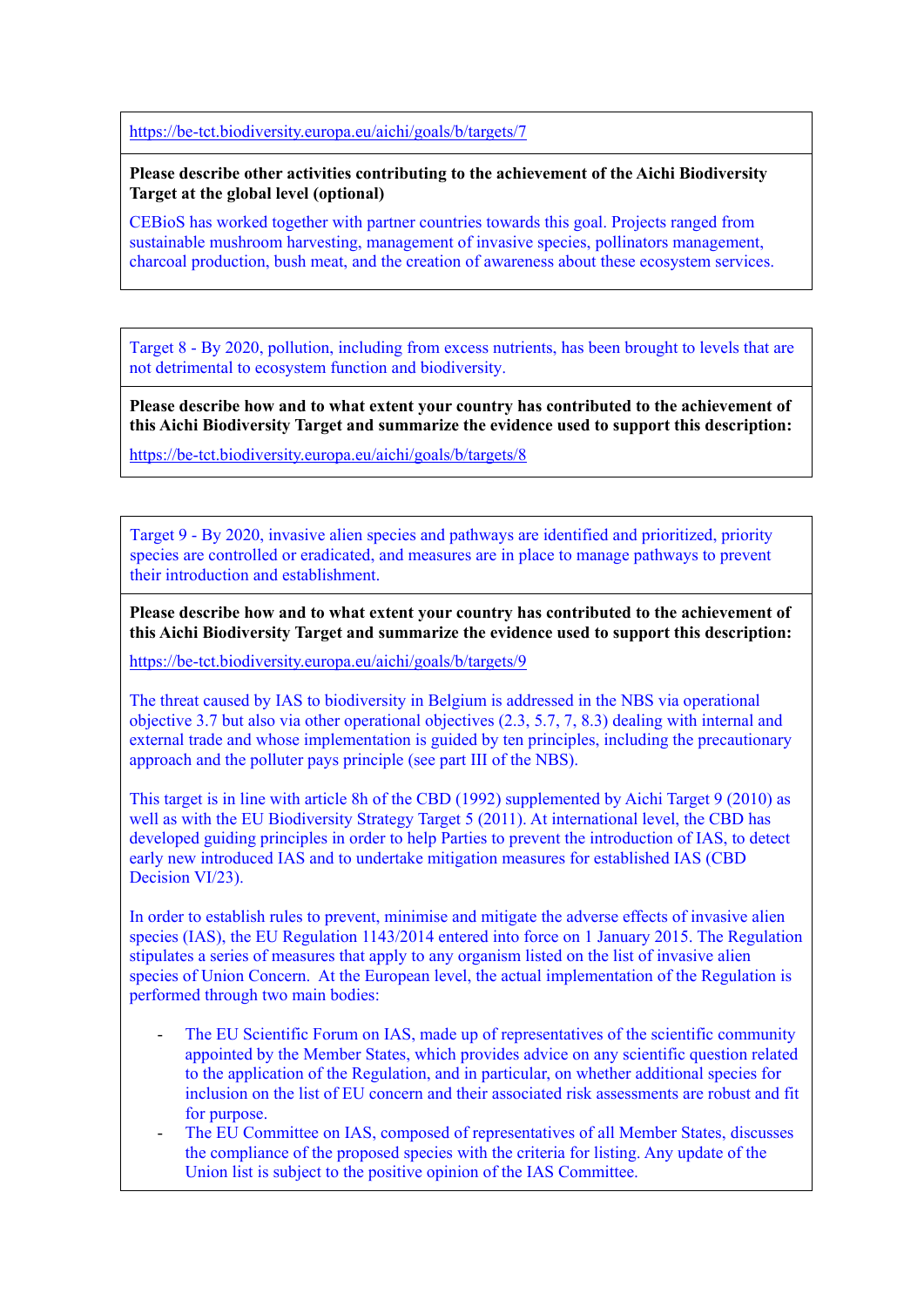The implementation of the EU Regulation on IAS is based on a close cooperation between all the Member States. Concretely, the species included on the list of EU concern are subject to restrictions and measures set out in the Regulation. These include restrictions on keeping, importing, selling, breeding and growing. Member States are required to take action on pathways of unintentional introduction, take measures for early detection and rapid eradication of these species, and to manage species. The Belgian implementation of the Regulation involves the competences of the Federal State and the Regions. Therefore, in order to implement this Regulation in Belgium, a Cooperation Agreement has been drafted and is under the process of being endorsed between the federated entities. The Cooperation Agreement creates three official national structures:

- The Scientific Council on IAS, composed of scientific experts providing advice to the National Committee on IAS.
- The National Committee on IAS, composed of decision-makers who develop and adopt Belgium's position on the Union List and its updating (Belgium's position is then shared with other Member States within the EU Committee on IAS).
- The National Scientific Secretariat on IAS, supporting the Scientific Council in answering questions of the National Committee on IAS.

According to article 13 of the EU IAS Regulation, all member states are required to identify and prioritize pathways of unintentional introduction of alien invasive species of Union concern. Priority pathways of unintentional introduction for the 49 invasive alien species of Union Concern listed to date, were identified at the scale of Belgium. Based on this exercise, a set of action plans are under development in order to address the priority pathway identified. Belgium will establish and implement these action plans for its territory and as far as possible coordinated at the appropriated regional/federal level.

Additionally, member states are required to take a decision on the management options. For this purpose, Belgium performed a manageability assessment in 2018. The project relies on experts to score the feasibility of management strategies for Union List species using an adaptation of the Non-Native Risk Management scheme (NNRM) of Booy et al (2017)

<https://link.springer.com/article/10.1007/s10530-017-1451-z/fulltext.html> . Species that are believed to be unable to establish in Belgium are excluded from the exercise. The NNRM uses semi-quantitative response and confidence scores to assess seven key criteria linked with management feasibility of an invasive species: Effectiveness, Practicality, Cost, Impact, Acceptability, Window of opportunity and Likelihood of re-invasion. The approach was slightly adapted to fit the needs and practice in Belgium. The undertaking of this assessment was agreed upon and formalized by the Belgian IAS scientific council  $\&$  IAS committee and aims to: 1) Support the EU Regulation implementation in Belgium; 2) Provide a sound evidence base for decisions on IAS management through a transparent, repeatable process; 3) Provide an evidence base for derogations on the rapid response obligation ( Art 18 ); 4) Provide a means of structured decision making for IAS management through a participatory approach of the Belgian expert community on IAS. The outcome of the present manageability assessment therefore provides support to the decision-making process but is not in any way a management recommendation.

The Commission will also be considering how to better integrate additional biodiversity concerns into the new Plant and Animal Health Regimes.

As a Party to the Bern Convention (Council of Europe), Belgium should implement the specific Bern recommendations on IAS issues including article 11, 2 b) which states that each Party should take measures to strictly control the introduction of non-native species. In order to implement this provision, the Standing Committee adopted a Pan-European Strategy on Invasive Alien Species which inter alia recommends drawing up and implementing national strategies on IAS taking into account the above-mentioned pan-European strategy (Recommendation No. 99/2003).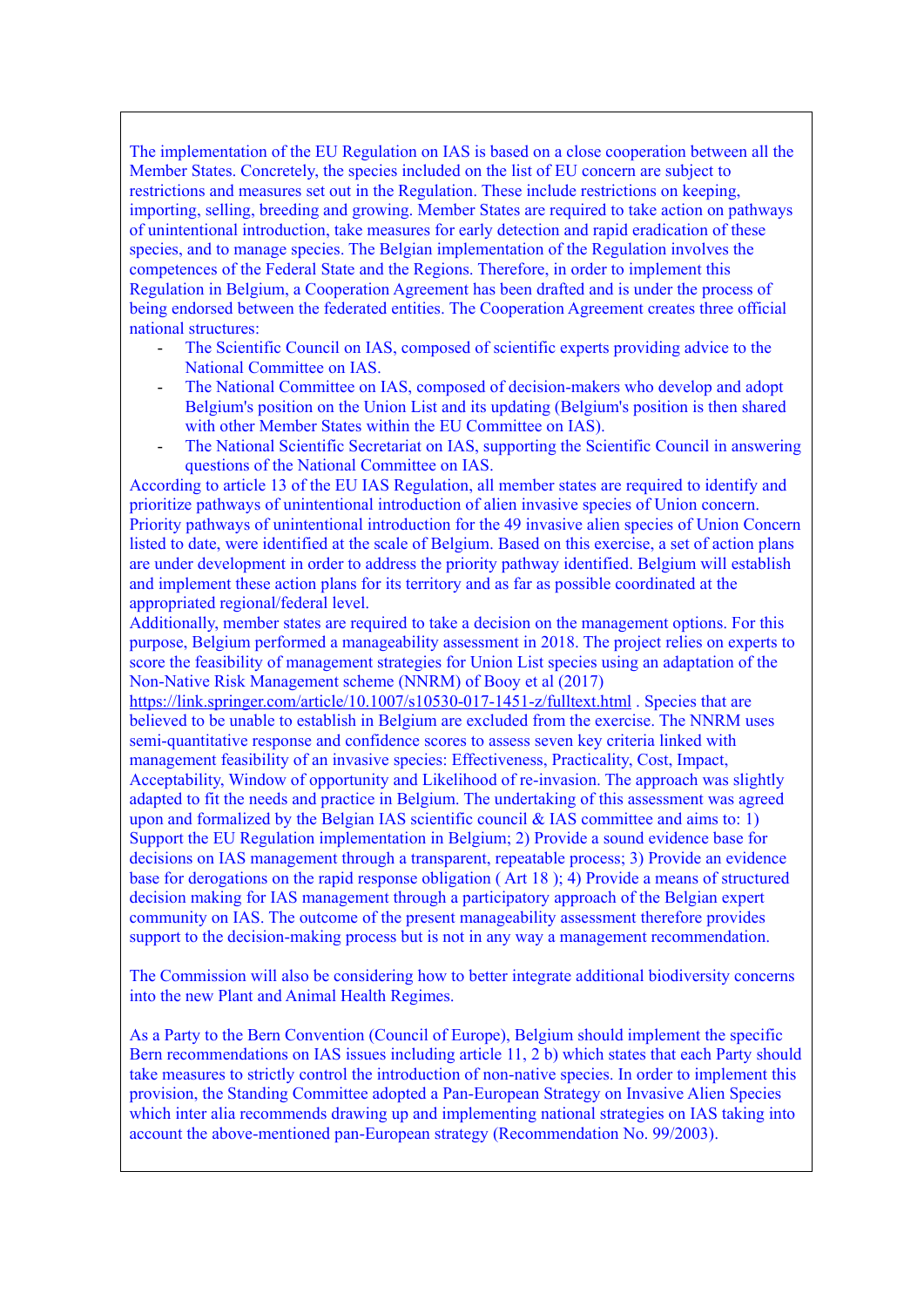Tackling the IAS issue in an integrated way is a particular challenge in Belgium due to its complex institutional framework resulting in a division and fragmentation of competences on issues dealing with different aspects of IAS (e.g. environment, health and agriculture). In order to address this problem and meet the various commitments regarding alien species under treaties to which Belgium is a Party, concrete steps must be urgently taken and coordinated action plans developed when necessary by and between all the competent authorities.

The TrIAS project is currently undertaken. It is aimed at dynamically, from year to year, track the progression of alien species, identify emerging species, assess their current and future risk and timely inform policy in a seamless data- driven workflow. One that is built on open science and open data infrastructures. By using international biodiversity standards and facilities, TrIAS ensures interoperability, repeatability and sustainability. This makes the process adaptable to future requirements in an evolving IAS policy landscape both locally and internationally.

**Please describe other activities contributing to the achievement of the Aichi Biodiversity Target at the global level (optional)**

CEBioS has worked together with DR Congo on studies towards the eradication of invasive species in mountain forest areas in the eastern part of the country. In Ivory Coast a project has been undertaken to raise the awareness of the population of invasive species around protected areas and in agriculture.

Target 10 - By 2015, the multiple anthropogenic pressures on coral reefs, and other vulnerable ecosystems impacted by climate change or ocean acidification are minimized, so as to maintain their integrity and functioning.

**Please describe how and to what extent your country has contributed to the achievement of this Aichi Biodiversity Target and summarize the evidence used to support this description:**

<https://be-tct.biodiversity.europa.eu/aichi/goals/b/targets/10>

Target 11 - By 2020, at least 17 per cent of terrestrial and inland water, and 10 per cent of coastal and marine areas, especially areas of particular importance for biodiversity and ecosystem services, are conserved through effectively and equitably managed, ecologically representative and well-connected systems of protected areas and other effective area-based conservation measures, and integrated into the wider landscapes and seascapes.

**Please describe how and to what extent your country has contributed to the achievement of this Aichi Biodiversity Target and summarize the evidence used to support this description:**

<https://be-tct.biodiversity.europa.eu/aichi/goals/c/targets/11>

**Please describe other activities contributing to the achievement of the Aichi Biodiversity Target at the global level (optional)**

CEBioS has been involved with ICCN (DR Congo), OBPE (Burundi) and Pendjari national Park (Benin) to assist them in the monitoring of the habitats of the national parks. Long term monitoring has started since 2010 to give these authorities tools to effectively manage their parks based on changes in vegetation. Also in the DR Congo, CEBioS supports, among others, the activities of the Centre de Surveillance de la Biodiversité and the Faculty of Sciences of the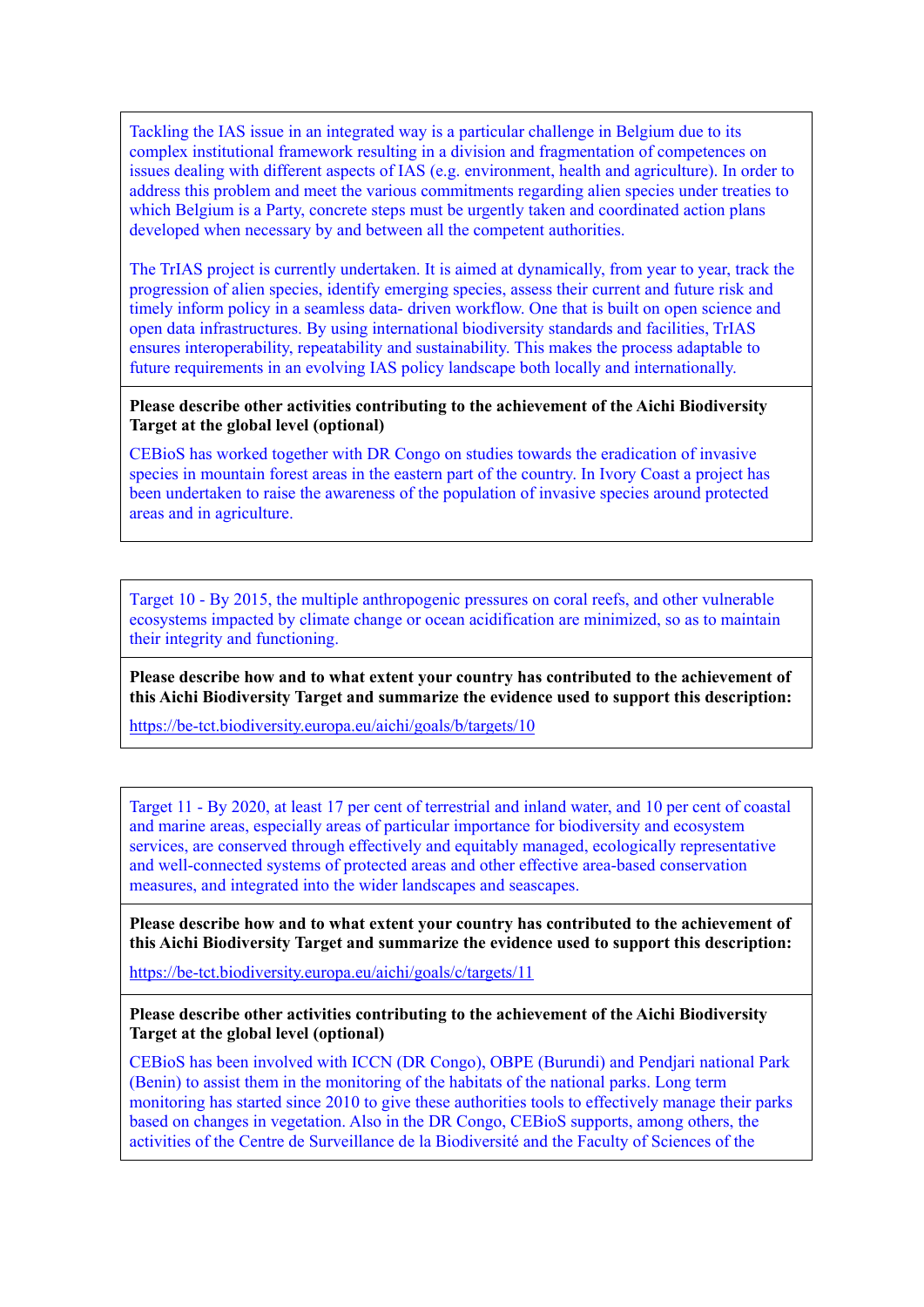University of Kisangani, which are constantly inventorying and monitoring biodiversity in not or partially protected areas in order to obtain their protection in the long run.

Target 12 - By 2020 the extinction of known threatened species has been prevented and their conservation status, particularly of those most in decline, has been improved and sustained.

**Please describe how and to what extent your country has contributed to the achievement of this Aichi Biodiversity Target and summarize the evidence used to support this description:**

<https://be-tct.biodiversity.europa.eu/aichi/goals/c/targets/12>

Target 13 - By 2020, the genetic diversity of cultivated plants and farmed and domesticated animals and of wild relatives, including other socio-economically as well as culturally valuable species, is maintained, and strategies have been developed and implemented for minimizing genetic erosion and safeguarding their genetic diversity.

**Please describe how and to what extent your country has contributed to the achievement of this Aichi Biodiversity Target and summarize the evidence used to support this description:**

<https://be-tct.biodiversity.europa.eu/aichi/goals/c/targets/13>

Target 14 - By 2020, ecosystems that provide essential services, including services related to water, and contribute to health, livelihoods and well-being, are restored and safeguarded, taking into account the needs of women, indigenous and local communities, and the poor and vulnerable.

**Please describe how and to what extent your country has contributed to the achievement of this Aichi Biodiversity Target and summarize the evidence used to support this description:**

<https://be-tct.biodiversity.europa.eu/aichi/goals/d/targets/14>

**Please describe other activities contributing to the achievement of the Aichi Biodiversity Target at the global level (optional)**

The Belgian Development cooperation through ENABEL has undertaken the Kilombero and Lower Rufiji Wetlands Ecosystem Management Project in Tanzania. The main objective of the project was "to sustainably manage the wetlands Ecosystem of the Kilombero Valley and Lower Rufiji so that its ecological balance is conserved, the local communities' livelihoods are improved and economic development is sustained. The results of the project were:

- Key resource users (wildlife, forest, fisheries, land & water) are organized to manage their resource base on wise principles within the framework of Community Based Natural Resource Management.
- Key resource users, transformers and traders (wildlife, forest, fisheries, grazing land, water etc) organized to derive sustainable economic benefits from wise resources management through access to markets and sound business management.
- Strengthened capacities of central, regional and local government structures to support and monitor the implementation of policies at local level and improved coordination between Natural Resource governance stakeholders at all relevant levels.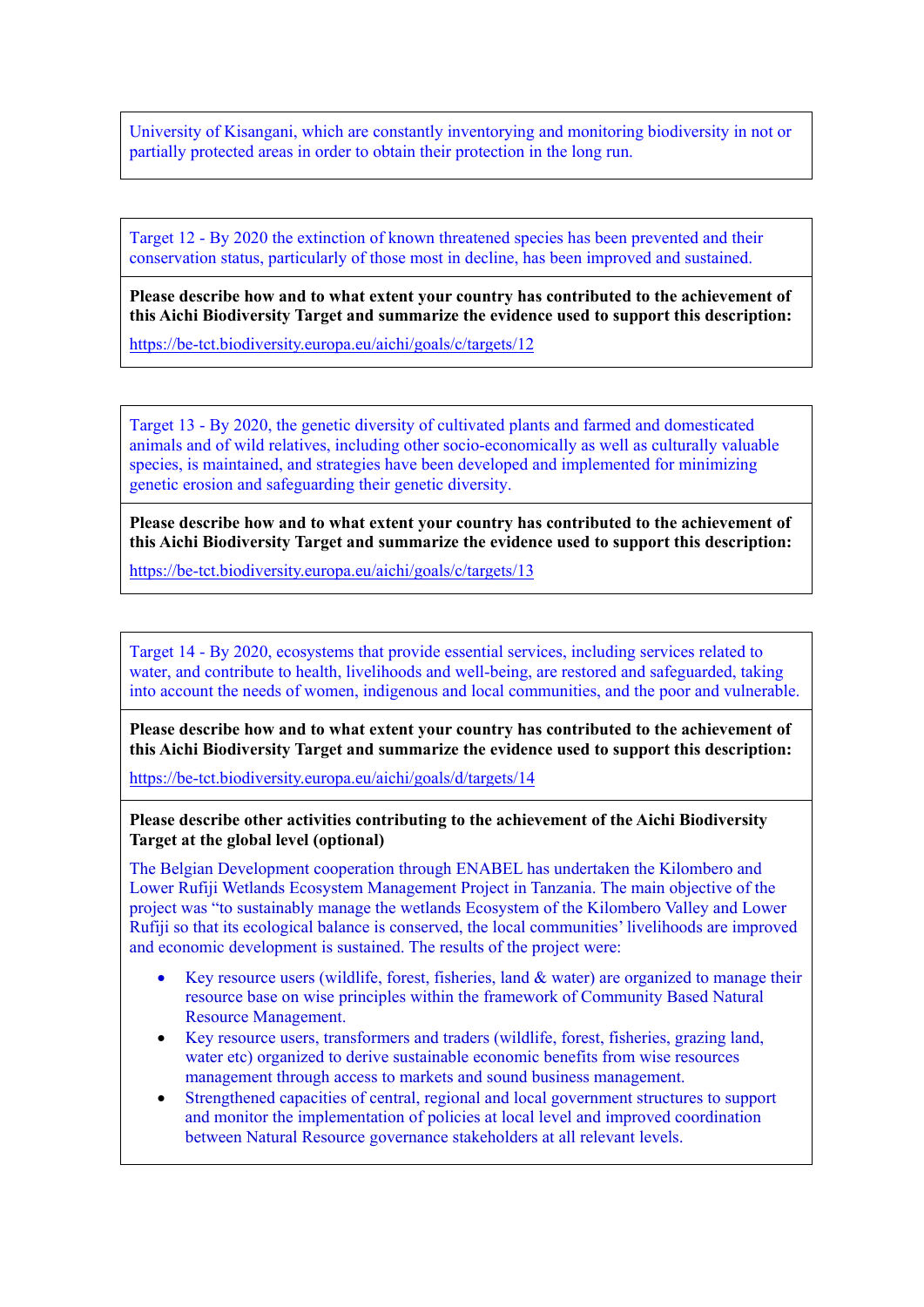Target 15 - By 2020, ecosystem resilience and the contribution of biodiversity to carbon stocks has been enhanced, through conservation and restoration, including restoration of at least 15 per cent of degraded ecosystems, thereby contributing to climate change mitigation and adaptation and to combating desertification.

**Please describe how and to what extent your country has contributed to the achievement of this Aichi Biodiversity Target and summarize the evidence used to support this description:**

<https://be-tct.biodiversity.europa.eu/aichi/goals/d/targets/15>

Target 16 - By 2015, the Nagoya Protocol on Access to Genetic Resources and the Fair and Equitable Sharing of Benefits Arising from their Utilization is in force and operational, consistent with national legislation.

**Please describe how and to what extent your country has contributed to the achievement of this Aichi Biodiversity Target and summarize the evidence used to support this description:**

<https://be-tct.biodiversity.europa.eu/aichi/goals/d/targets/16>

**Please describe other activities contributing to the achievement of the Aichi Biodiversity Target at the global level (optional)**

CEBioS contributed to the development of know-how on the Nagoya Protocol:

- In DR Congo by organising a training session  $(>=100$  participants) and by setting up test cases for the exportation of scientific biological material in collaboration with the Ministry of Environment and Sustainable Development. Assistance was given to the National focal point for the Nagoya Protocol to add the new legislation to the ABS-CH.
- In Burundi by assisting the OBPE with the development of the national legislation, developing a policy brief for decision makers, setting up of a network between traditional healers and researchers at the University of Burundi as well as setting up a working agreement with them.

Target 17 - By 2015 each Party has developed, adopted as a policy instrument, and has commenced implementing an effective, participatory and updated national biodiversity strategy and action plan.

**Please describe how and to what extent your country has contributed to the achievement of this Aichi Biodiversity Target and summarize the evidence used to support this description:**

<https://be-tct.biodiversity.europa.eu/aichi/goals/e/targets/17>

### **Please describe other activities contributing to the achievement of the Aichi Biodiversity Target at the global level (optional)**

CEBioS works with privileged partner institutes in DR Congo, Burundi, Benin, always in tight cooperation with their national ministries of environment. This allows for the ministries to call on those institutes to contribute to the updating of and reporting to the NBSAPs. The national CHMs of 30 developing countries are hosted at the national CHM of Belgium. The national CHM are used to follow-up the implementation of the NBSAP of these countries.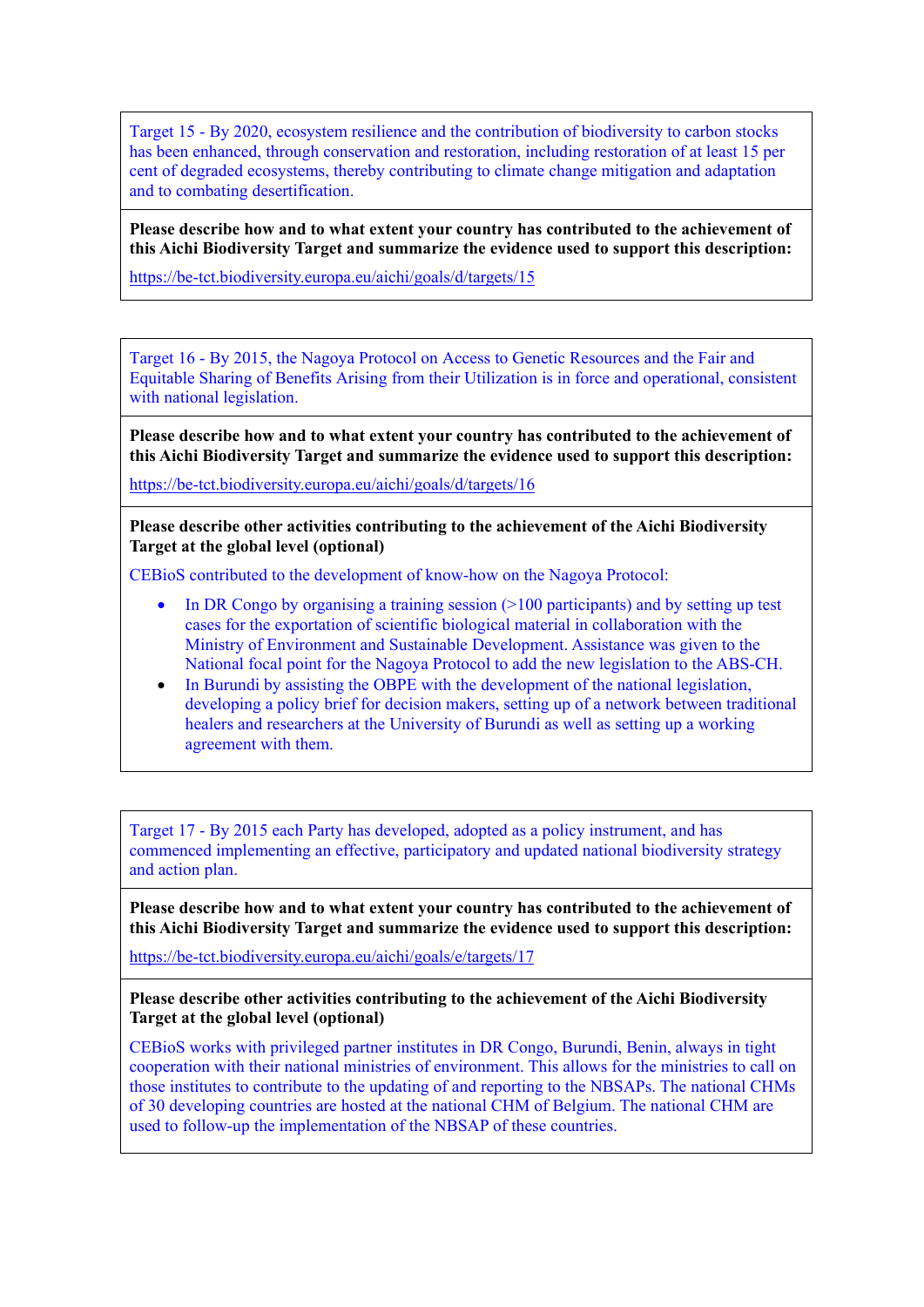Target 18 - By 2020, the traditional knowledge, innovations and practices of indigenous and local communities relevant for the conservation and sustainable use of biodiversity, and their customary use of biological resources, are respected, subject to national legislation and relevant international obligations, and fully integrated and reflected in the implementation of the Convention with the full and effective participation of indigenous and local communities, at all relevant levels.

# **Please describe how and to what extent your country has contributed to the achievement of this Aichi Biodiversity Target and summarize the evidence used to support this description:**

<https://be-tct.biodiversity.europa.eu/aichi/goals/e/targets/18>

### **Please describe other activities contributing to the achievement of the Aichi Biodiversity Target at the global level (optional)**

CEBioS facilitated the drafting of an agreement between traditional practioners and the national ministry of environment in Burundi regarding access and benefit sharing. To use the traditional knowledge of IPLCs that live near National Parks in Benin, Burundi and DR Congo, CEBioS has published with the national authorities and experts during the reporting phase 2 lexica on the vegetation of the national Parks (Pendjari, Benin and Kibira, Burundi).

Target 19 - By 2020, knowledge, the science base and technologies relating to biodiversity, its values, functioning, status and trends, and the consequences of its loss, are improved, widely shared and transferred, and applied.

**Please describe how and to what extent your country has contributed to the achievement of this Aichi Biodiversity Target and summarize the evidence used to support this description:**

<https://be-tct.biodiversity.europa.eu/aichi/goals/e/targets/19>

## **Please describe other activities contributing to the achievement of the Aichi Biodiversity Target at the global level (optional)**

CEBioS has worked towards the sharing of knowledge, the science base and technologies through its programme 2014-2018 through capacity building in developing countries of the Belgian Development cooperation. Information on CEBioS and its activities can be found on the website https://cebios.naturalsciences.be. Some of the highlights are the following:

- Sharing of knowledge: This has been done through assisting partner countries in developing their national CHMs. In the section II/action 7.1 and action 11.3 of this national report these activities have been reported.
- The science base: through the GTI, habitat monitoring, Coherens and MRV objectives of the CEBioS programme the science base in developing countries has been improved see section II/action 11.3 for more information.
- Technologies relating to biodiversity have also been addressed in partner countries not only through training developing country students on DNA barcoding but also on using drones for surveillance, extraction techniques for active ingredients in mushrooms and more.
- Values of biodiversity, status and trends as well as the consequences of its loss have had special attention in the programme with OBPE in Burundi where projects have been implemented on ecosystem services, valuation of losses and costs of restoration, value chains, have been implemented.